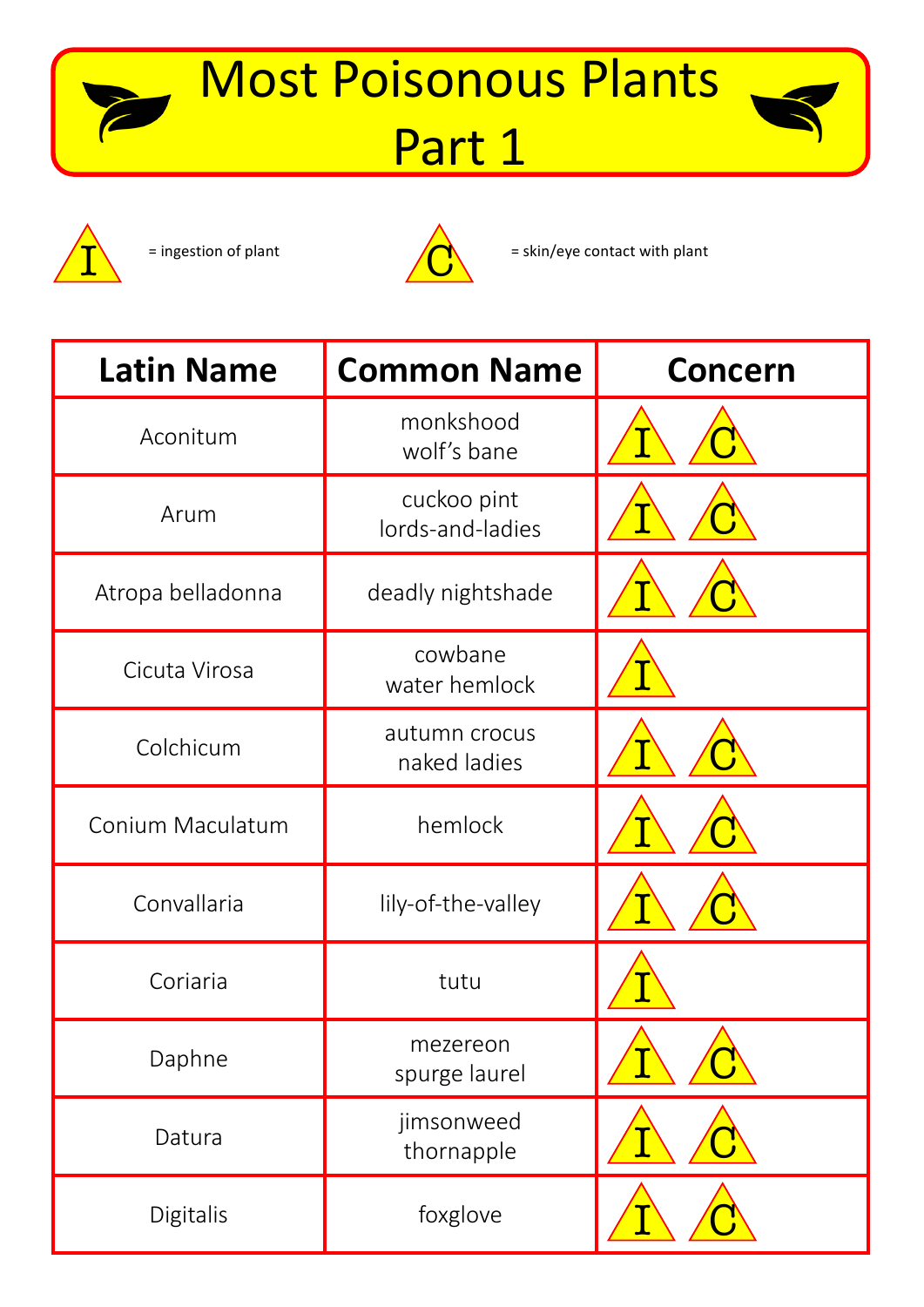# Most Poisonous Plants

T

## Part 2



| <b>Latin Name</b> | <b>Common Name</b>        | <b>Concern</b> |
|-------------------|---------------------------|----------------|
| Euphorbia         | spurge                    |                |
| Heracleum         | hogweed                   |                |
| Hyoscyamus        | henbane                   |                |
| Laburnum          | golden rain               |                |
| Mandragora        | mandrake                  |                |
| Oenanthe crocata  | hemlock water<br>dropwort |                |
| Phytolacca        | inkberry<br>pokeweed      |                |
| Rhus radicans     | poison ivy                |                |
| Scopolia          | Russian belladonna        |                |
| Solanum dulcamara | woody nightshade          |                |
| Sophora           | kowhai                    |                |
| <b>Taxus</b>      | yew                       |                |
| Zigadenus         | death camas               |                |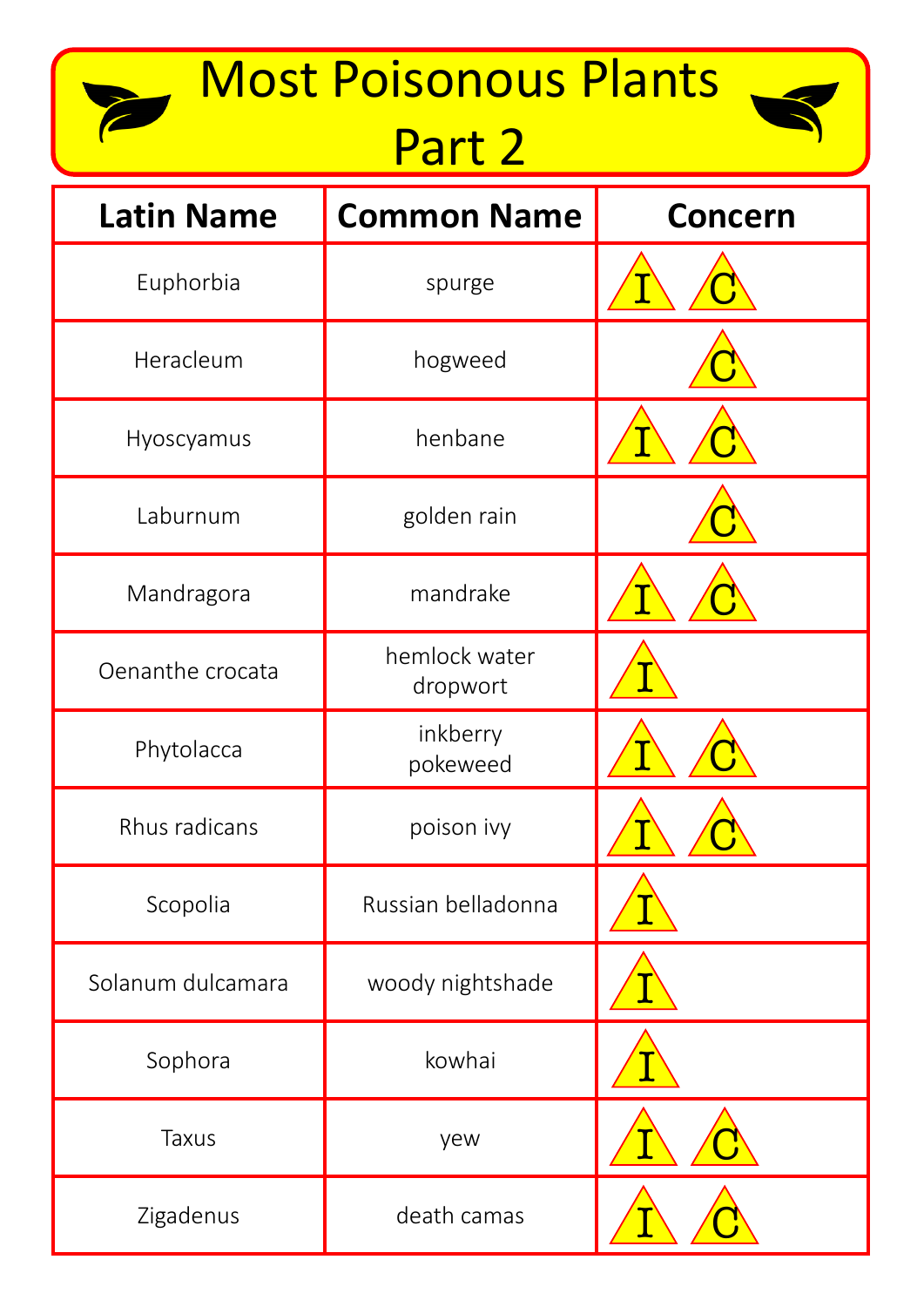

### Latin Name: Aconitum Common Name: monkshood, wolfsbane





#### **Risk:**

- Ingestion can lead to severe poisoning.
- Contact can cause poisoning.

### **Key Features:**

- Found growing on stream banks.
- Growth during spring.
- Leaves are lobed and toothed.
- Summer Hooded Flower Colours blue, purple, yellow, pink or white.
- Flowers grow in dense or loose spikes.
- Lobed capsules form fruit.

### **Possible Symptoms:**

**Ingestion:** nausea, vomiting, diarrhoea, abdominal pain, headache, numbness of mouth, lips and limbs, pins and needles and muscle weakness, sweating, dizziness, confusion, increased frequency and/or depth of breathing. **Severe cases:** convulsions, physical restlessness and/or incoherence, coma, low blood pressure and irregular heart rhythm. **Contact:** irritation of exposed skin. Mild poisoning leading to nausea, headache and rapid heart beats occurs in very rare cases.

### Latin Name: Arum

Common Name: cuckoo pint, lords-and-ladies





### **Key Features:**

- Found at the bottom of hedges and shaded areas
- Large leaves sometimes patterned
- Unusual Flowers
- Orange/scarlet berries (3-14mm)

### **Possible Symptoms:**

**Ingestion:** salivation, burning sensation in mouth or throat, swelling of lips, nausea, vomiting, abdominal pain, drowsiness and dizziness.

**Contact:** Sap may cause irritation when in contact with skin or eyes.

### **Risk:**

- Ingestion causes mild to moderate poisoning.
- Contact with sap may cause irritation.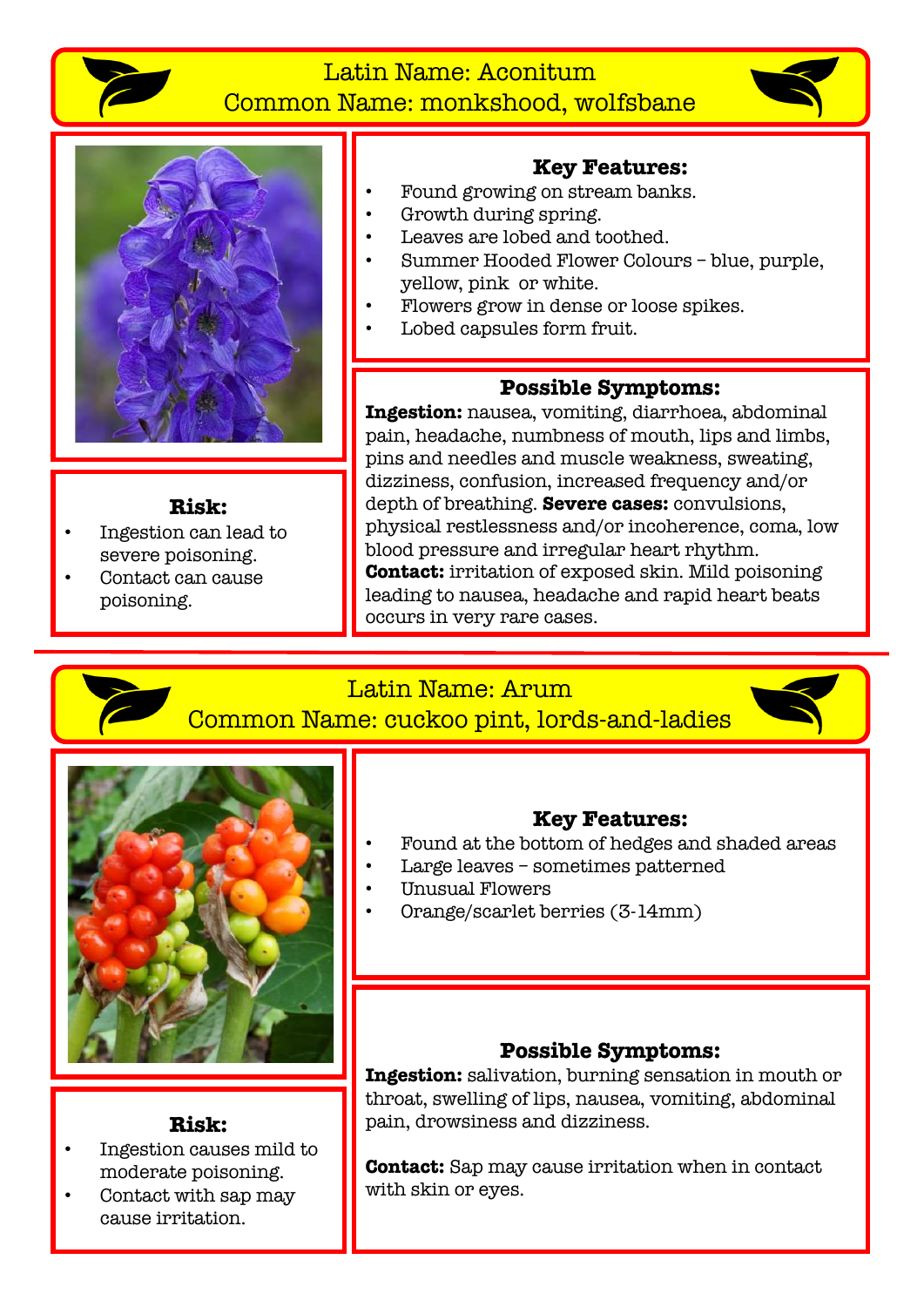

### Latin Name: Atropa belladonna Common Name: deadly nightshade



### **Key Features:**

- An uncommon native plant.
- Plants grow in field layer of woodland and in hedgerows.
- Simple Green Leaves.
- Purplish, bell-shaped flowers in summer.
- Black single berries develop.
- Berries have a leafy area at the base (calyx).

#### **Risk:**

- Ingestion can lead to severe poisoning.
- Contact can lead to dermatitis or eye irritation.

### **Possible Symptoms:**

**Ingestion:** dry mouth, blurred vision and dilated pupils, increased heart rate, warm and dry skin, reduced bowel sounds, difficultly in passing urine, disturbed vision.

**Contact:** dermatitis. Dilated eyes if touched by plant or sap.

### Latin Name: Cicuta Virosa Common Name: cowbane, water hemlock





**Risk:** • Ingestion results in severe poisoning.

### **Key Features:**

- Rare wild plant
- Found in shallow, fresh water
- Base roots have hollow chambers
- Large leaves, with long hollow leaf stalk, the blade is formed from many leaflets
- Small white flowers
- Flowers form flat-topped heads

#### **Possible Symptoms:**

**Ingestion:** rapid onset of burning sensation in mouth, nausea, prolonged vomiting, dizziness, dilated pupils, increased breathing, increased heart rate, drowsiness and severe convulsions.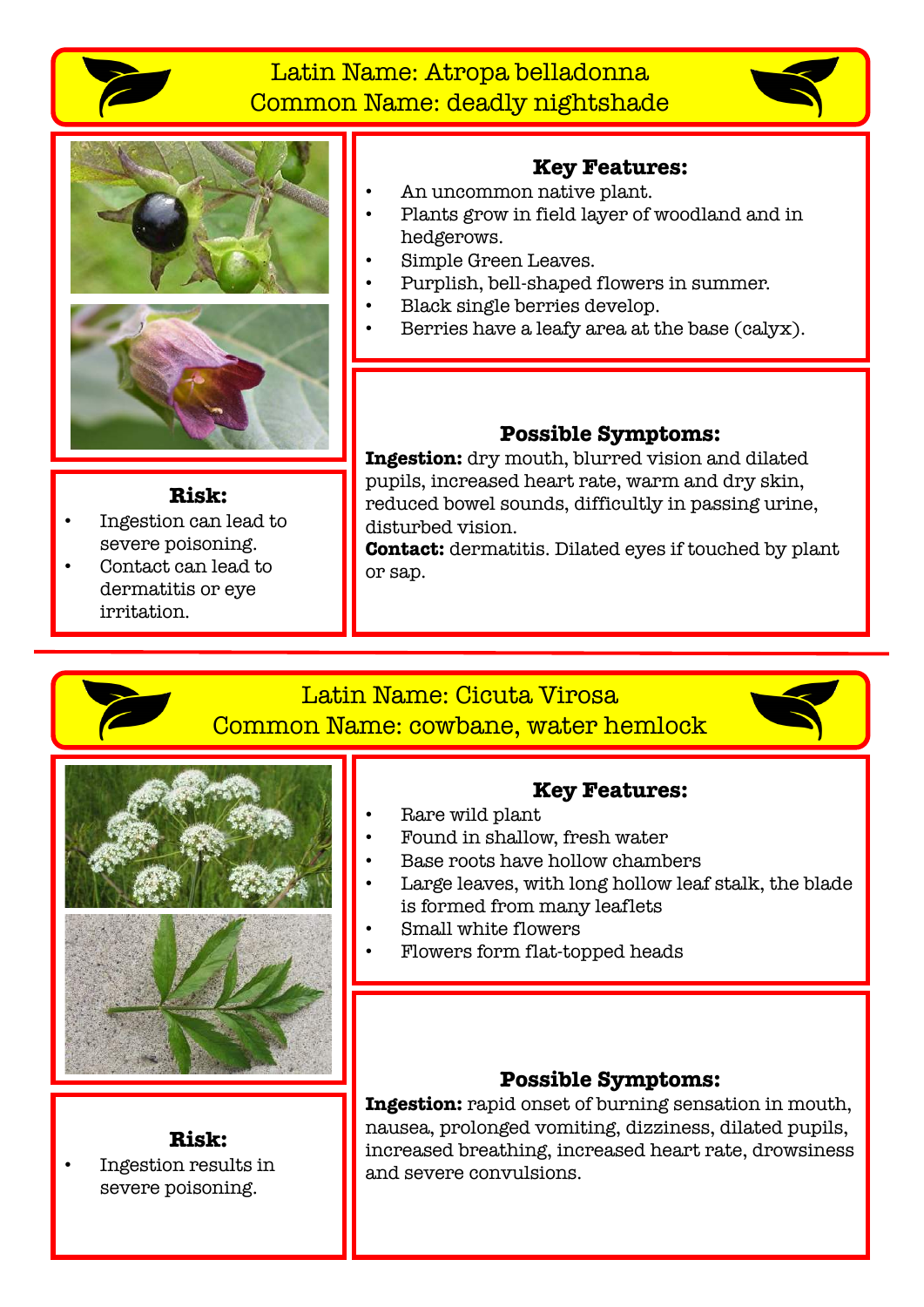

### Latin Name: Colchicum Common Name: autumn crocus, naked ladies



**Risk:** • Ingestion can cause severe poisoning. • Contact may result in

mild poisoning.

### **Key Features:**

- Found in damp meadows and woods
- Similar to large crocuses
- Flowers in Autumn
- Flowers can be purple, pink or white
- Large Strap shaped spring leaves.
- Rattling seed pods when dry.

### **Possible Symptoms:**

**Ingestion:** Mouth irritation

After 2-12 hours: nausea, vomiting, diarrhoea, abdominal pain, increased heart rate, chest pain.

**Severe poisoning:** low blood pressure, low heart rate, convulsions, irregular heart rhythm can lead to death.

**Contact:** skin irritation, long contact may cause mild poisoning.



### Latin Name: Conium Maculatum Common Name: hemlock





### **Risk:**

- Ingestion results in severe poisoning.
- Contact may result in mild poisoning.

### **Key Features:**

- Often found on roadside
- Likes damp growing conditions
- Feathery, purple-spotted stems
- Dark green leaves with unpleasant smell once crushed
	- Flowers spring to summer
	- Small white flowers in flat heads

### **Possible Symptoms:**

**Ingestion:** gastrointestinal upset common symptom. **In rare cases of significant ingestion:** increased heart rate, increased breathing rate and blood pressure followed by a sudden drop. **In Severe cases:** convulsions, muscular paralysis, respiratory failure and kidney poisoning. **Contact:** burning sensation, numbness, dermatitis, prolonged exposure mild symptoms as shown above. Irritation if contact made with eyes.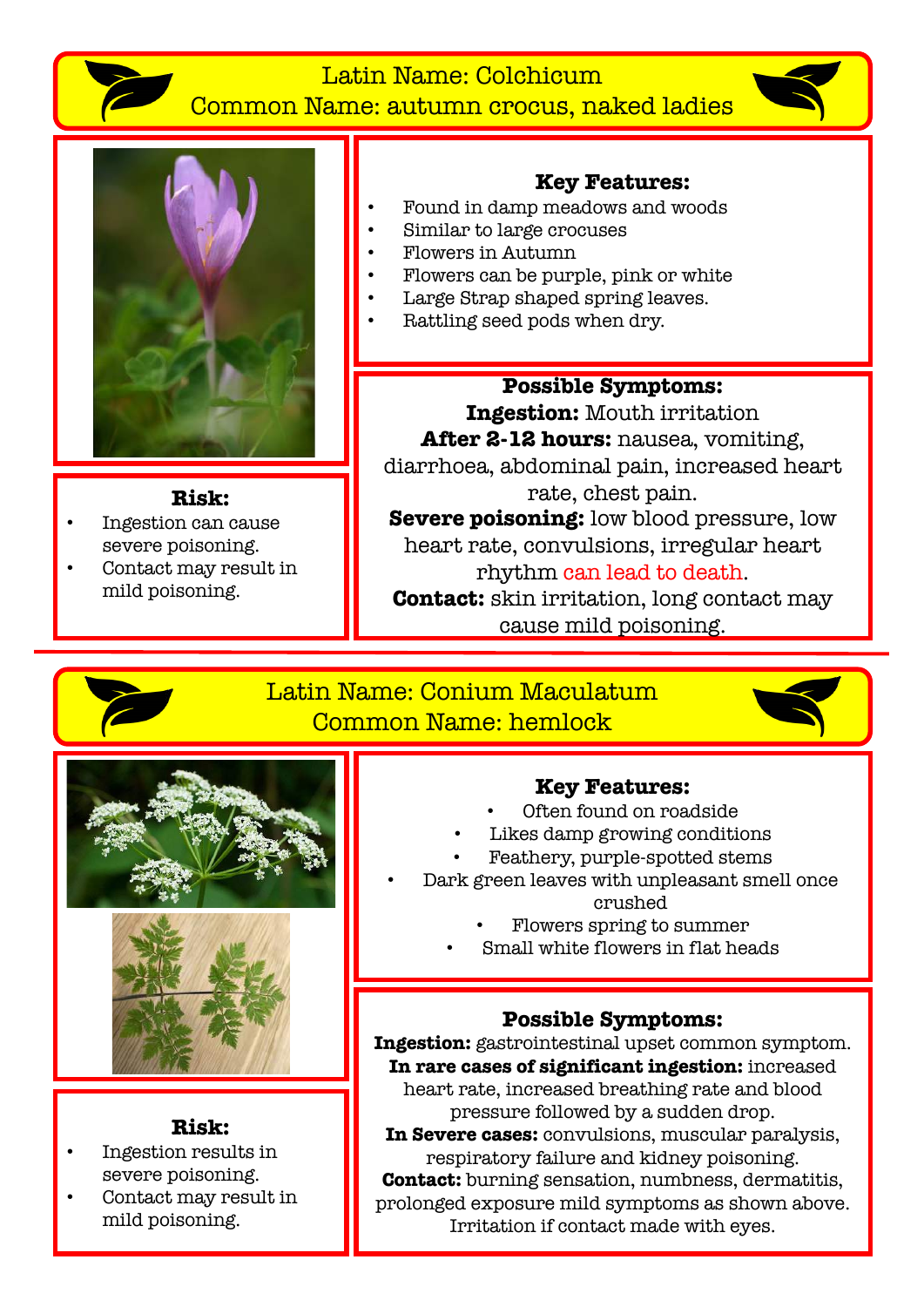

### Latin Name: Convallaria Common Name: lily-of-the-valley





### **Key Features:**

- Small native plants
	- Found in woodland and partly shaded areas.
- Slender heads of fragrant, white or occasionally pink, nodding, bell-shaped flowers.
- Just 2-3 simple leaves.
- Produces 8-10mm orange or red berries.
- Berries have a bitter taste.

#### **Risk:**

- Extensive ingestion results in severe poisoning.
- Contact may cause dermatitis.

### **Possible Symptoms:**

**Ingestion:** gastrointestinal irritation, nausea and vomiting. **In rare cases following significant ingestion:** reduced heart rate and blood pressure. **Contact:** dermatitis.

### Latin Name: Coriaria Common Name: tutu





**Risk:**

• Ingestion results in moderate poisoning.

### **Key Features:**

- Small trees and large shrubs
- Arching branches
- Simple paired leaves
- Small red flowers in spring
- Black, red or yellow 5-12mm fruits

### **Possible Symptoms:**

**Ingestion:** vomiting, abdominal pain. **In Severe cases:** neurological symptoms, coma, visual difficulties, muscle tightness, convulsions, fever, agitation, disorientation. **In Rare Cases:** blood and metabolic toxicity.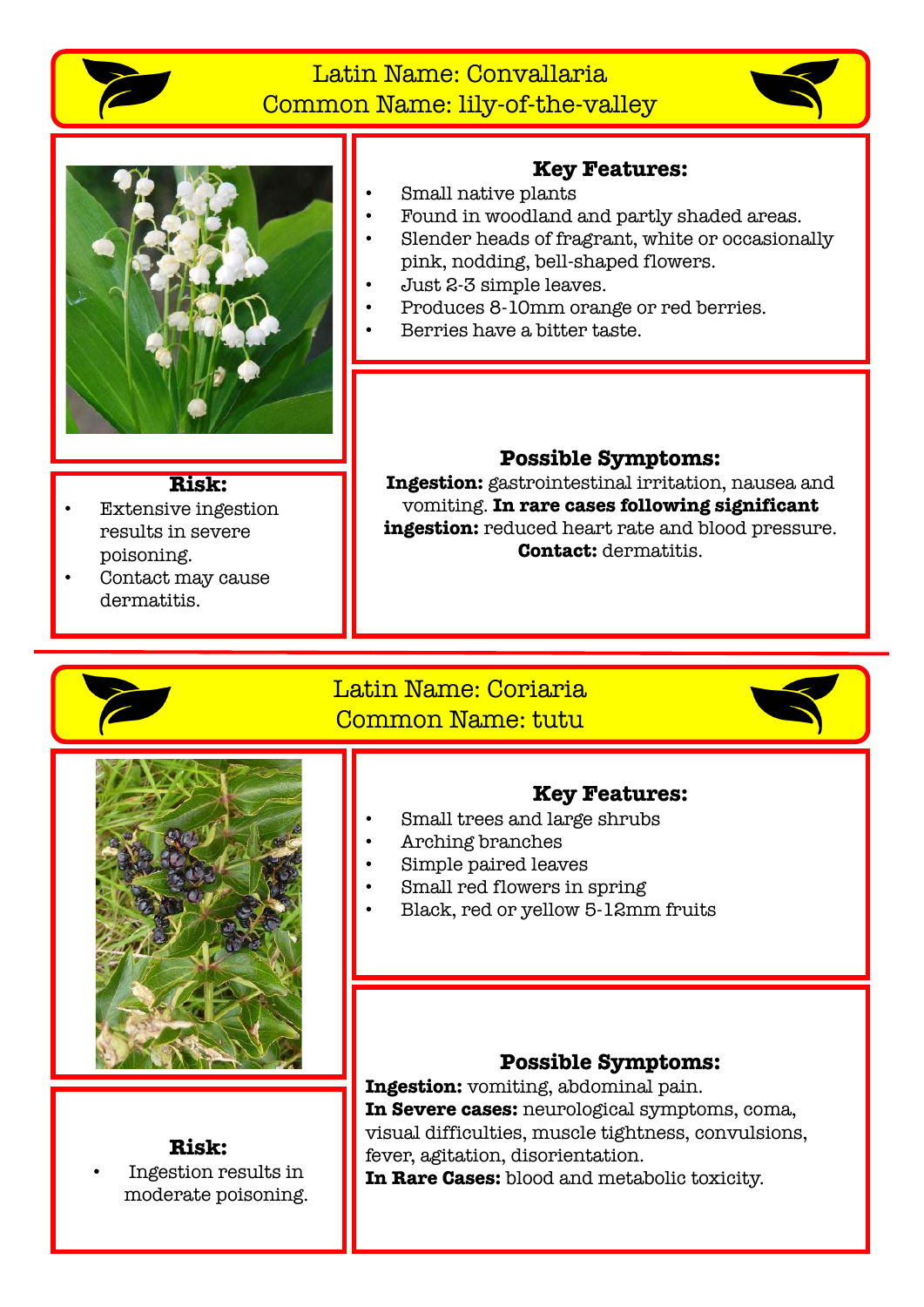

### Latin Name: Daphne

Common Name: mezereon, spurge laurel





### **Key Features:**

- Small-medium deciduous and evergreen shrubs
	- Often found in woodland
- Simple leaves
- Flowers in Spring-Summer
- Flowers are tubular in shape and can be green, pink, white or yellow
- 6-14mm black, red or yellow berries

#### **Risk:**

- Ingestion results in severe poisoning.
- Contact causes irritation/ blistering.

### **Possible Symptoms:**

**Small Ingestion:** burning sensation in mouth and throat, nausea, abdominal pain, vomiting, diarrhoea**.** Large Ingestion: pallor, dilated pupils, severe vomiting, bloody diarrhoea, stomach lining blisters, convulsions. Kidney damage may occur. Contact: Skin irritation and possible blistering.

### Latin Name: Datura Common Name: jimsonweed, thornapple





### **Risk:**

- Ingestion results in severe poisoning.
- Eye contact dilates pupils.

### **Key Features:**

- Found in woodland or cultivated land
- Pungent aroma from large leaves.
- Leaves are simple or have jagged teeth.
- Large, sweetly fragrant, trumpet shaped flowers.
- Flower colours in white, cream or mauve.
- Egg shaped 25-70 mm spiny capsule protects the seeds.

### **Possible Symptoms:**

**Ingestion:** dry mouth, blurred vision, dilated pupils, reduced bowel sounds, difficulty in passing urine, disturbed vision, increased heart rate, flushed face. **Eye Contact:** plant material or sap may cause dilated pupil(s).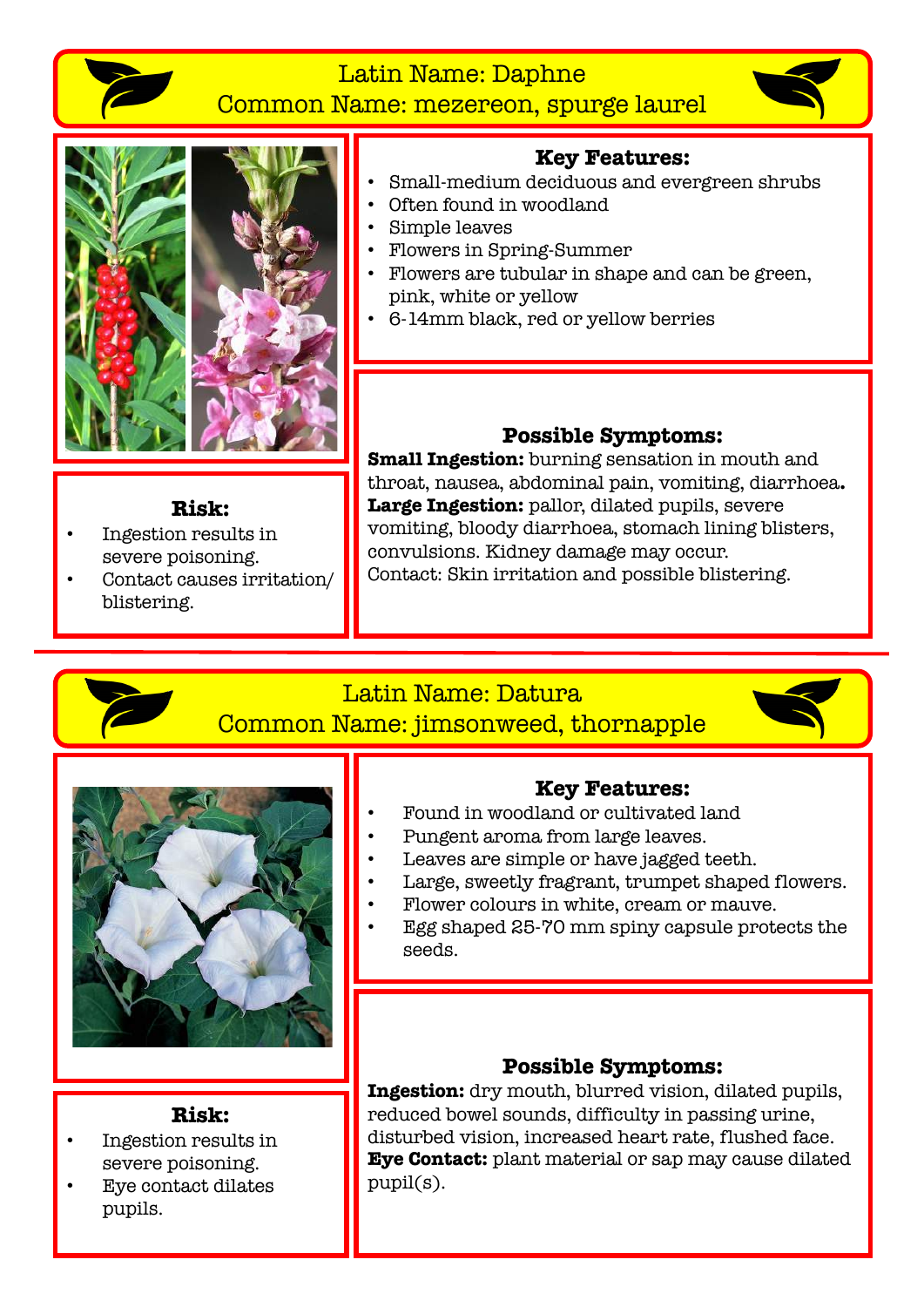

### Latin Name: Digitalis Common Name: foxglove





### **Key Features:**

- Common wild plant found on the edge of woods
- Simple, smooth, softly hairy leaves
- Tall spires of tubular purple, pink, white, yellow or orange flowers.
- Flowers between summer and early autumn.
	- Fruit forms in small capsules.

#### **Risk:**

- Ingestion results in severe poisoning.
- Contact can cause irritation.

### **Possible Symptoms:**

**Ingestion:** gastrointestinal effects, oral/abdominal pain, nausea, vomiting, diarrhoea. Severe Cases: visual and perceptual disturbances and heart and kidney problems.

**Contact:** can cause irritation.

### Latin Name: Euphorbia Common Name: spurge



### **Key Features:**

- Many different classes
- Distinctive white sap
- Linear or oval leaves
- Flowers spring-summer
- Small flowers with showy bracts.
- Flowers often in large heads.
- Explosive seed capsules when ripe.

### **Possible Symptoms:**

**Ingestion:** nausea, salivation, vomiting, diarrhoea, burning sensation on lips and tongue. **Contact:** irritation, possible delay in irritation, redness, itching, swelling, possible blistering**. Eye Contact:** severe irritation, pain, eye watering, swelling, decreased visual acuity, severe conjunctivitis and temporary blindness.

### **Risk:**

• Ingestion + contact can cause mild to moderate poisoning.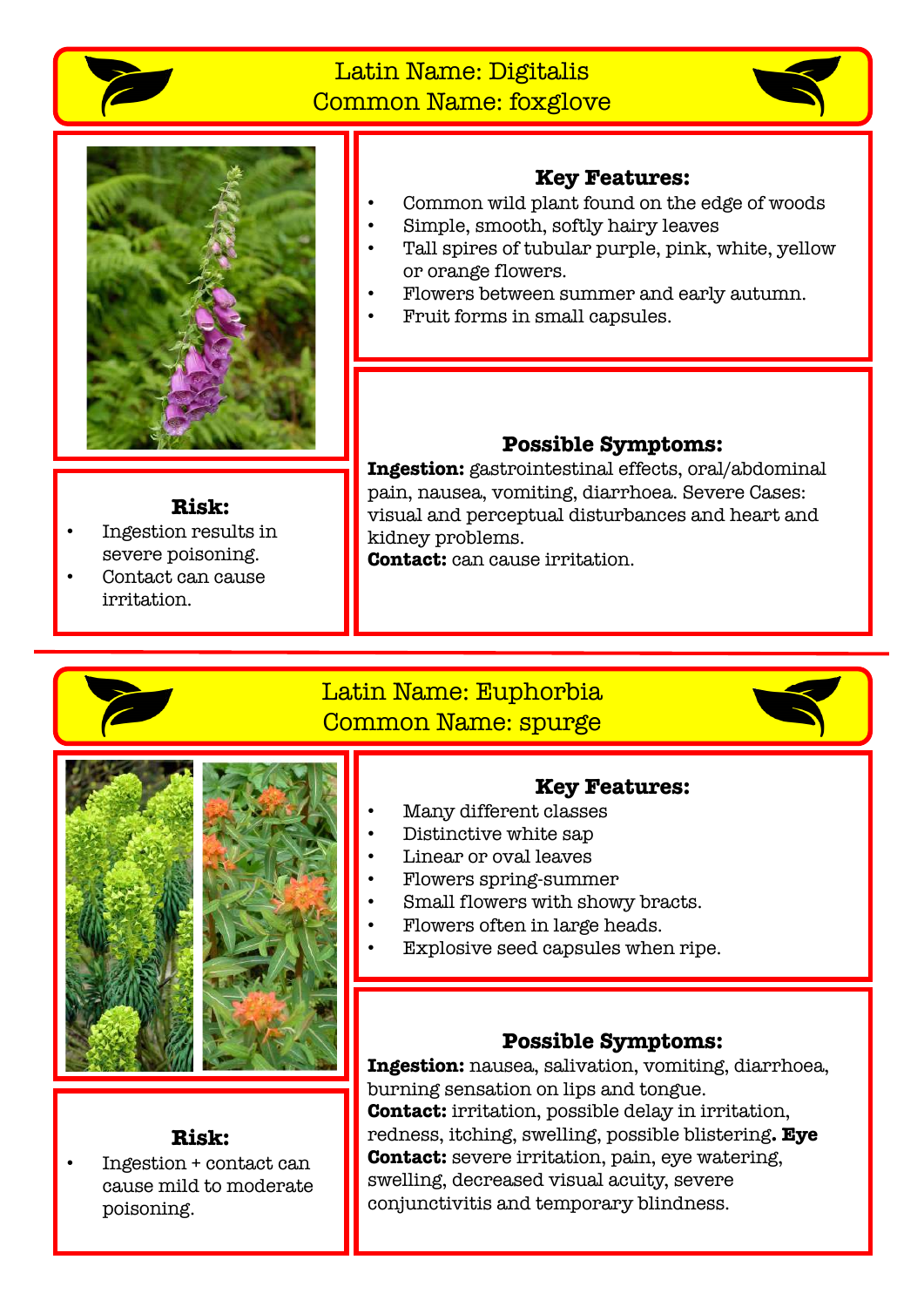

### Latin Name: Heracleum Common Name: hogweed





**Risk:**

• Contact results in moderate effects.

### **Key Features:**

- Found in wild close to water
- Ridged hollow stems with purple dots
- Large leaves either lobed, blunt or toothed
- Heads of small white or pinkish flowers
- Flowers are larger on the outer edge of the head
	- Flowers spring-summer

### **Possible Symptoms:**

**Contact:** in combination with sunlight causes redness, swelling and burnlike lesions in less that 24 hours. Blisters within 48 hours. Itchy and painful in surrounding areas. Subsides within 48 hours, can leave brown pigmentation for several months. Hypersensitivity to sun can last for years in affected areas.

### Latin Name: Hyoscyamus Common Name: henbane





### **Risk:**

- Small quantities may result in moderate poisoning.
- Contact causes blistering/dermatitis.

### **Key Features:**

- Often found near the coast
- Sticky, strong aroma, softly hairy plants
- Large, jagged toothed leaves
- Summer yellow purple veined flowers.
- Capsuled fruit.

### **Possible Symptoms:**

**Ingestion:** dry mouth, blurred vision, warm/dry skin, dilated pupils, drowsiness, confusion, increased heart rate, reduced bowl sounds, difficulty in passing urine, disturbed vision or perception.

**Contact:** blistering and dermatitis. Contact with eyes can dilate the pupils.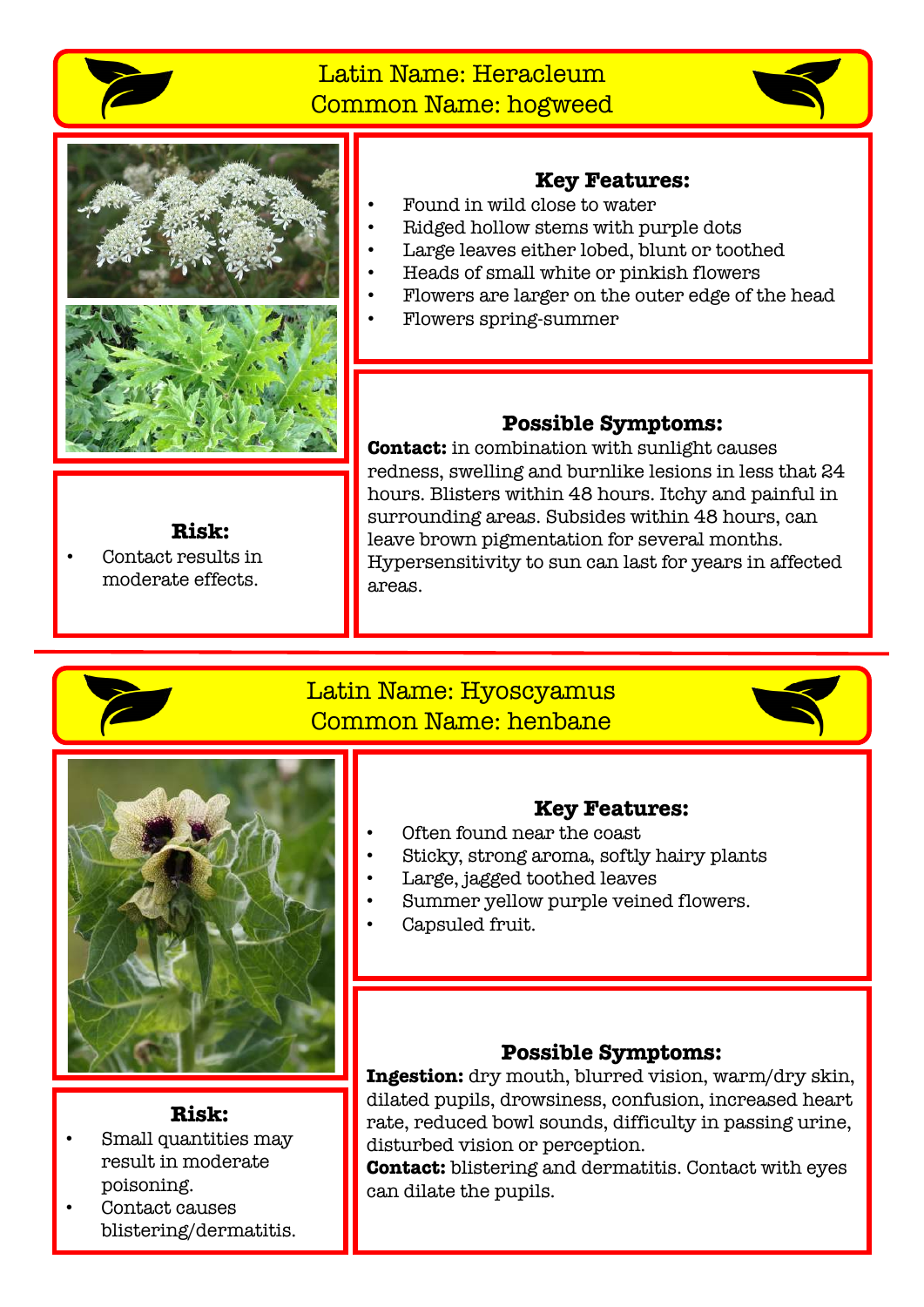

### Latin Name: Laburnum Common Name: golden rain





### **Key Features:**

- Only occasionally found in the wild
- Three leaflet leaves
- Heads of hanging yellow flowers in late spring
- Followed by green pods in the summer
- Pods change from green, to brown and then black

#### **Risk:**

- Ingestion of small amounts moderate poisoning.
- Ingestion of large amounts severe poisoning.

### **Possible Symptoms:**

**Ingestion:** burning sensation in the throat, nausea, vomiting, abdominal pain, diarrhoea.

**Later symptoms:** headache, dizziness, confusion, dilated pupils, clammy skin, increased heart rate, increased temperature, difficulty breathing, drowsiness.

**Substantial consumption:** convulsions, respiratory failure, coma

### Latin Name: Mandragora Common Name: mandrake





#### **Risk:**

- Ingestion leads to moderate poisoning.
- Contact with eyes causes dilation.

### **Key Features:**

- Long branching tap-root
- Rosette of large leaves
- Violet to greenish- white flowers appear autumnspring
- 30-60mm green fruit which ripens to yellow or orange

### **Possible Symptoms:**

**Ingestion:** dry mouth, blurred vision, warm/dry skin, dilated pupils, confusion, increased heart rate, reduced bowel sounds, difficulty in urination, disturbed vision/perception.

**Eye contact:** plant and sap contact with eyes may cause dilated pupil(s).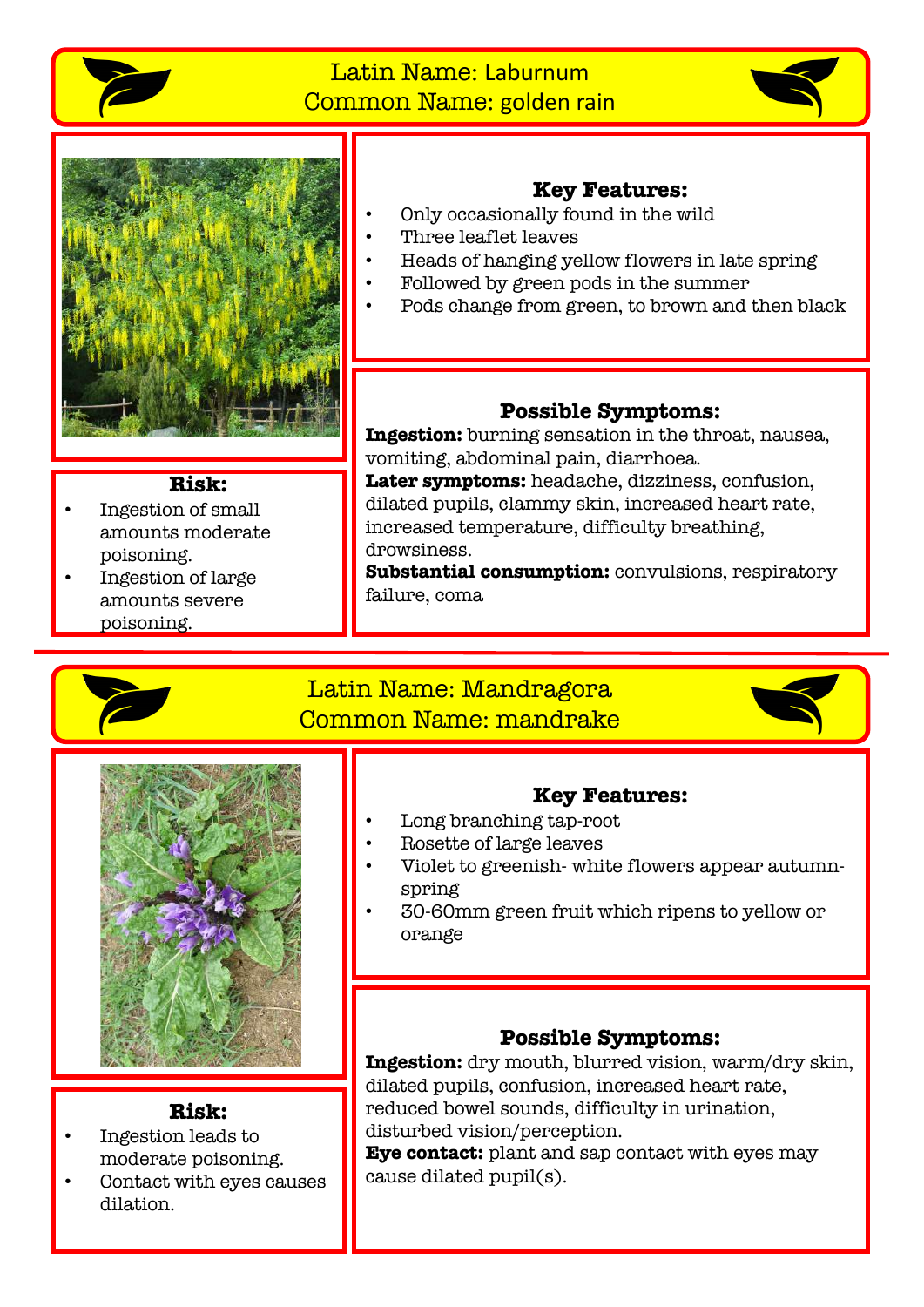### Latin Name: Oenanthe crocata Common Name: hemlock water dropwort





### **Key Features:**

- Grows in wet/moist soils
- Rounded heads of small white flowers
- Leaves are small and teethed

**Risk:** • Ingestion results in severe poisoning.

#### **Possible Symptoms:**

**Ingestion:** Rapid onset nausea, dizziness, dilated pupils, increased breathing rate, increased heart rate, drowsiness, severe convulsions, death may occur.

### Latin Name: Phytolacca Common Name: inkberry, pokeweed





#### **Risk:**

- Ingestion of small amounts moderate poisoning.
- Ingestion of large amounts severe poisoning.
- Contact causes irritation.

### **Key Features:**

- Only occasionally found in the wild
- Tall, branching stems
- Large simple leaves
- Small, white or pink flowers positioned on long spikes
- Purple-black, shiny, 6-10mm, juicy berries
- Berries made up of numerous segments

#### **Possible Symptoms:**

**Ingestion:** burning sensation in mouth/throat, salivation, nausea, vomiting, diarrhoea, abdominal pain, lethargy, weakness, severe fluid loss, low blood pressure.

**Large quantities:** breathing difficulties, convulsions, irregular heart rhythm.

**Contact:** causes skin irritation.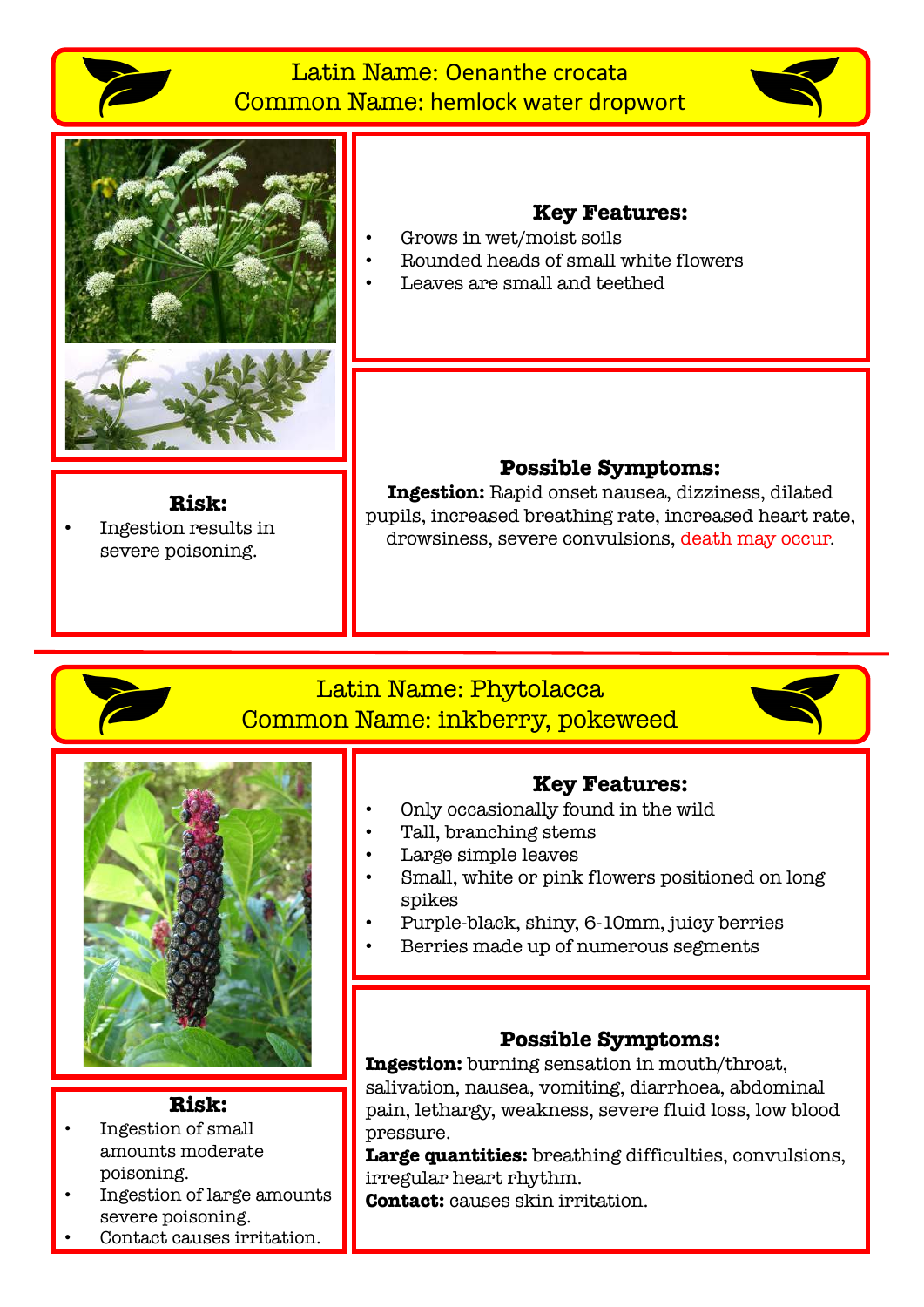

### Latin Name: Rhus radicans Common Name: poison ivy





### **Risk:**

- Ingestion may cause mild poisoning.
- Contact causes severe poisoning.

### **Key Features:**

- Rarely seen in the wild
- Thin leaves
- Found in 3-7 leaflets
- Leaves turn yellow, red or purple before dropping in autumn
- Breaks in leaves or stems weep sap; weeping sap turns black

### **Possible Symptoms:**

**Ingestion:** nausea, vomiting, drowsiness. Contact: taking up to 2-3 weeks to manifest, severe dermatitis, blistering, ulceration, staining/pigmentation of skin.

**Eye exposure:** conjunctivitis, severe swelling of eyelids.

**Inhalation of burning plant:** nausea, vomiting, swelling of throat, difficulty in breathing.

### Latin Name: Scopolia Common Name: Russian belladonna





#### **Risk:** • Ingestion results in severe poisoning.

### **Key Features:**

- Shade tolerant plants that die back after flowering
- Spring brings short, fleshy, leafy stems
- Flower grows where leaf meets stem
- Dull yellow/reddish/purple bell shaped flowers
- Flowers are coloured yellow inside

#### **Possible Symptoms:**

**Ingestion:** dry mouth, blurred vision, dilated pupils, increased heart rate, warm/dry skin, reduced bowel sounds, difficulty in passing urine, disturbed vision/ perception.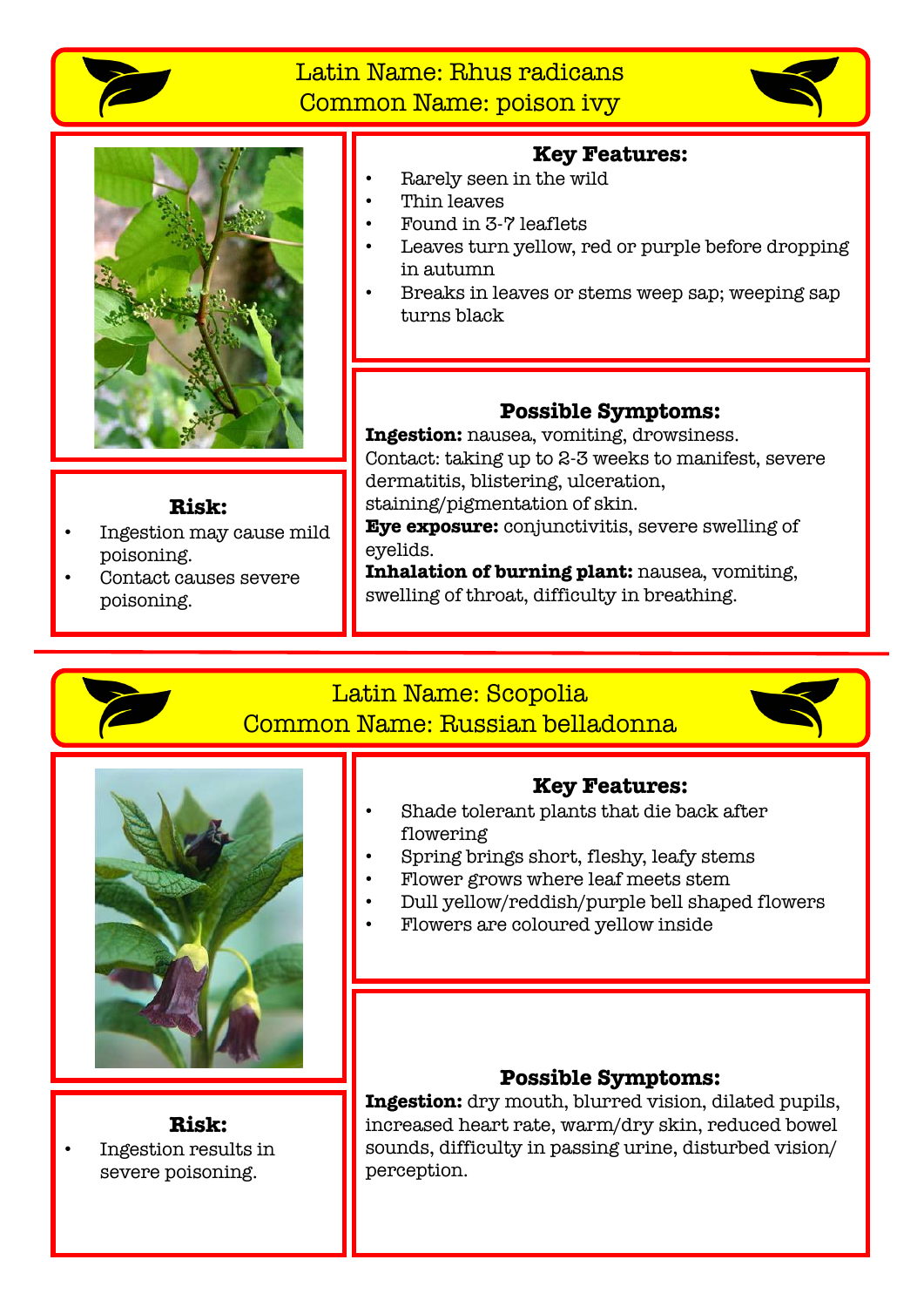

### Latin Name: Solanum dulcamara Common Name: woody nightshade





### **Key Features:**

- Common climbing plant
	- Found in hedges, woodland and waste-ground
- Either simple leaves or 1-4 base lobes
- Clusters of purple flowers
- 6-15mm berries
- Red or orange ripe berries in summer

#### **Risk:**

• Ingestion results in moderate poisoning.

### **Possible Symptoms:**

**Ingestion:** intensely bitter taste, sweet aftertaste, nausea, vomiting, diarrhoea, drowsiness, irritation of mouth and throat, headache, thirst, dizziness, weakness, fever, increased heart rate, difficulty breathing

### Latin Name: Sophora Common Name: kowhai





## **Risk:**

• Ingestion results in mild poisoning.

#### **Key Features:**

- Not commonly found in the wild.
- Forms small shrubs or trees.
- Thrives in shady/sheltered spots
- Leaves have two rows pf numerous leaflets.
	- Clusters of yellow flowers
- Sometimes clue and white flowers have been seen
	- Fruit 30-120mm occasionally seen

### **Possible Symptoms:**

**Ingestion:** gastrointestinal upset, increase in heart rate, increase in breathing rate, increase in blood pressure.

Large ingestion: above symptoms followed by sudden decrease in heart rate, breathing rate and blood pressure.